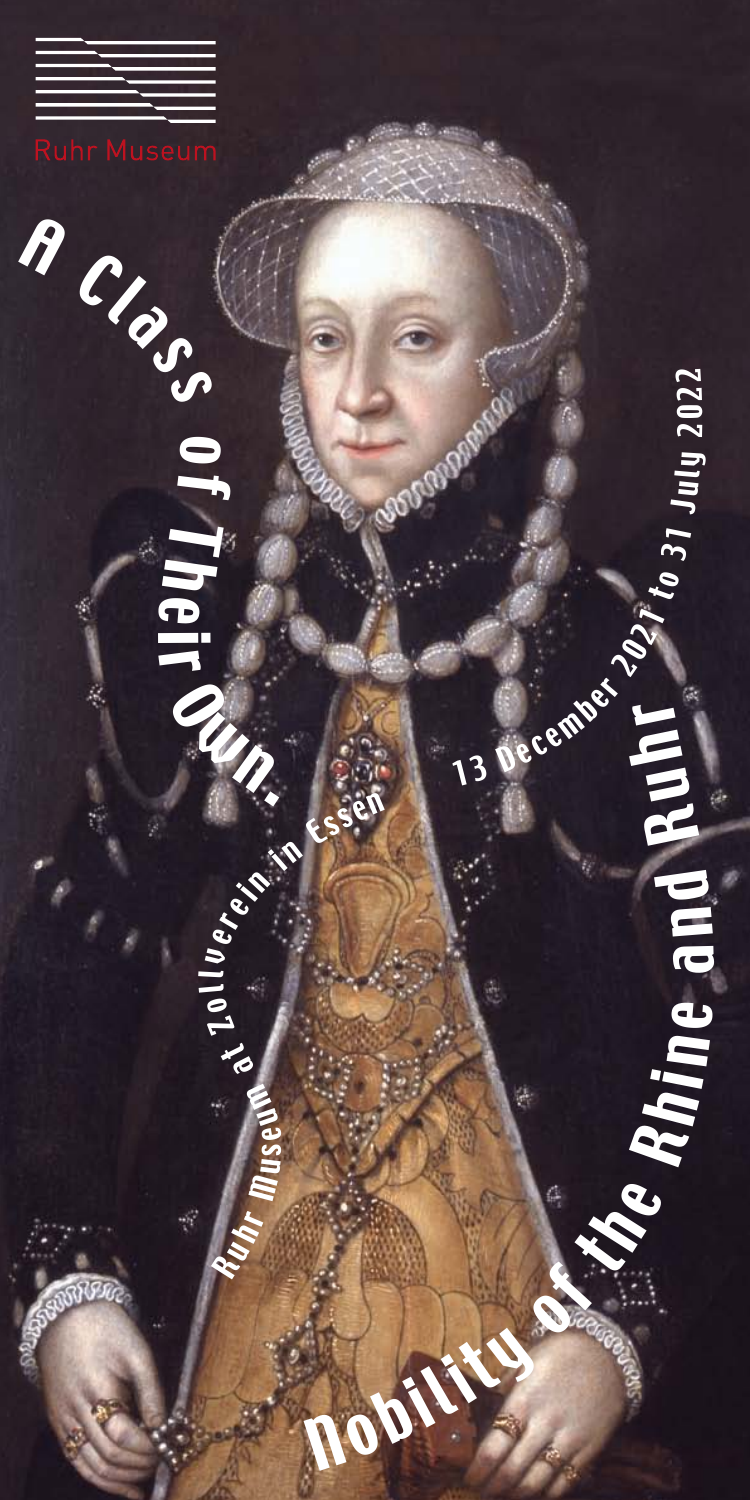**The Ruhr area and the nobility?** These two worlds appear irreconcilable from an industrial history perspective. However, the Ruhr area also has a rich pre-industrial past that once allowed it to become one of the regions of Europe with the most castles. Majestic moated castles and manors developed from many fortified buildings. Today, there are a total number of more than 400 noble residences; around 200 of them have been preserved, if often only in ruins. The exhibition "A Class of Their Own" does not only focus on the structures of noble culture, but is also dedicated to the nobility and its role in the history of this region. Which families lived here, what networks did they form, what did their everyday lives and their festivities look like, on what foundations was their power based, what rituals and symbols existed? The exhibition also examines the question of how this group, which understood itself as the elite, was able to survive despite the abrogation of its privileges and the related loss of political significance. And how does the nobility live today, what changes resulted from this permanent process of transformation?



Ceremonial armour of William V, Duke of Jülich-Kleve-Berg, ca. 1555, Kunsthistorisches Museum Wien – Museumsverband, Imperial Armoury, © KHM-Museumsverband



Gold agraffe with enamel ring, blossom and crowns from the Essen Abbey, ca. 1400, Cathedral Treasury Essen, photo: Christian Diehl, Dortmund, © Domschatz Essen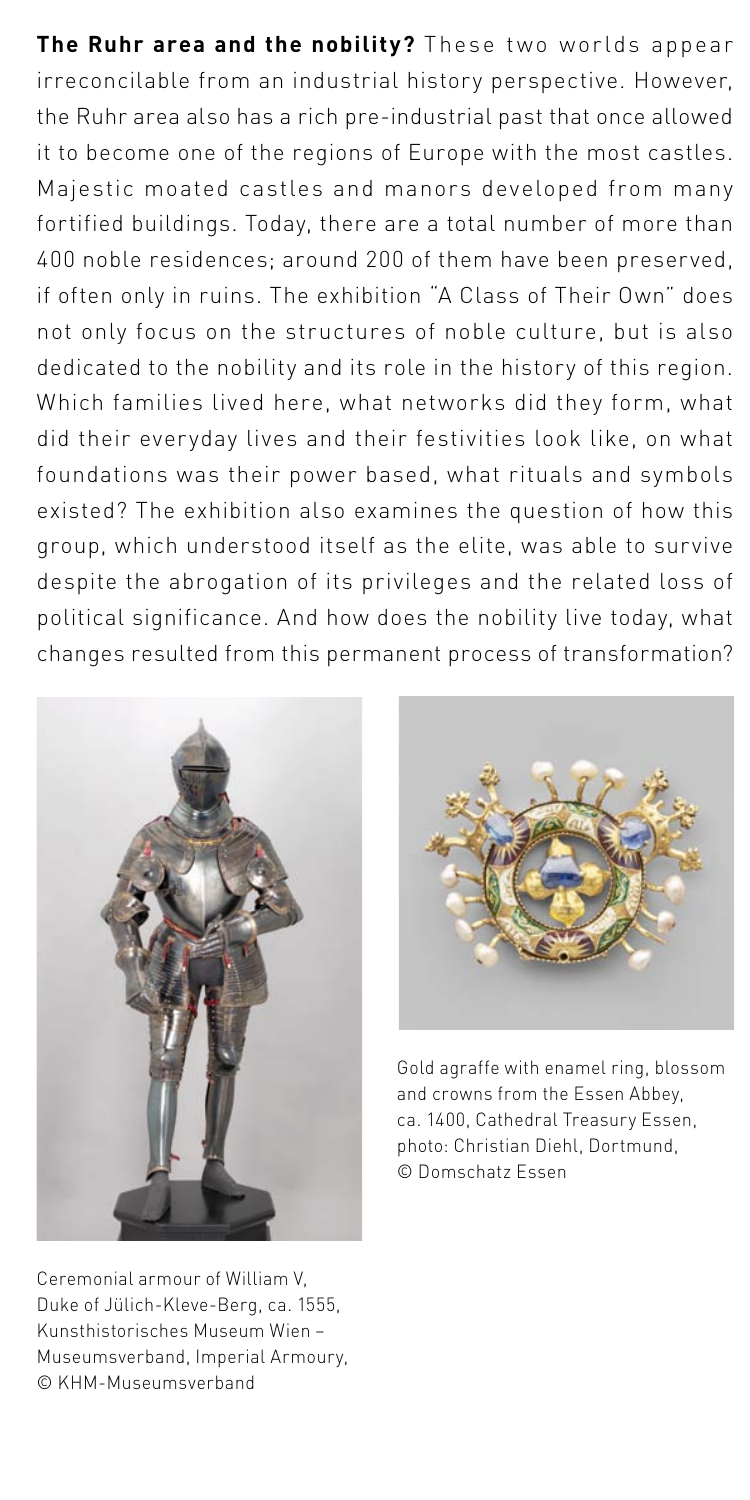**The Rhine-Ruhr area** was never the cohesive dominion of one powerful ruler. It was always characterised by a large number of small principalities, which, besides duchies and counties, also included ecclesiastical territories and cities. Inside, the exhibition tells the thousand-year history of the nobility. During the Early Middle Ages, nobles promoted the formation of the medieval feudal system as founders of monasteries and abbeys. Castles and wars bear witness to power structures, rivalries and alliances. The representative demands of the nobility dominated in the Early Modern Period: the residences of notable families became castles with a luxurious court culture and magnificent gardens. Many privileges of the nobility disappeared with the French Revolution. The Prussian state heavily regimented them, but also opened up new fields of activity, especially in administration and the military. Nobles were increasingly active as entrepreneurs, while middle-class people were ennobled as "Schlotbarone" (smokestack barons). After the world wars, a reorientation resulted in a return to aristocratic traditions and to an increased sense of responsibility for the preservation of cultural heritage.



Double herm from the Renaissance castle Horst, 1560/70, City of Gelsenkirchen, photo: Christoph Sebastian, © Ruhr Museum



Portrait head of Emperor Frederick I (Barbarossa) from the Premonstratensian Cappenberg Abbey, 1156/71 (replica), Catholic Ministry of St. John the Evangelist, Cappenberg Castle, Selm, photo: Claus Gerdel, © LigarMedia EK, Claus Gerdel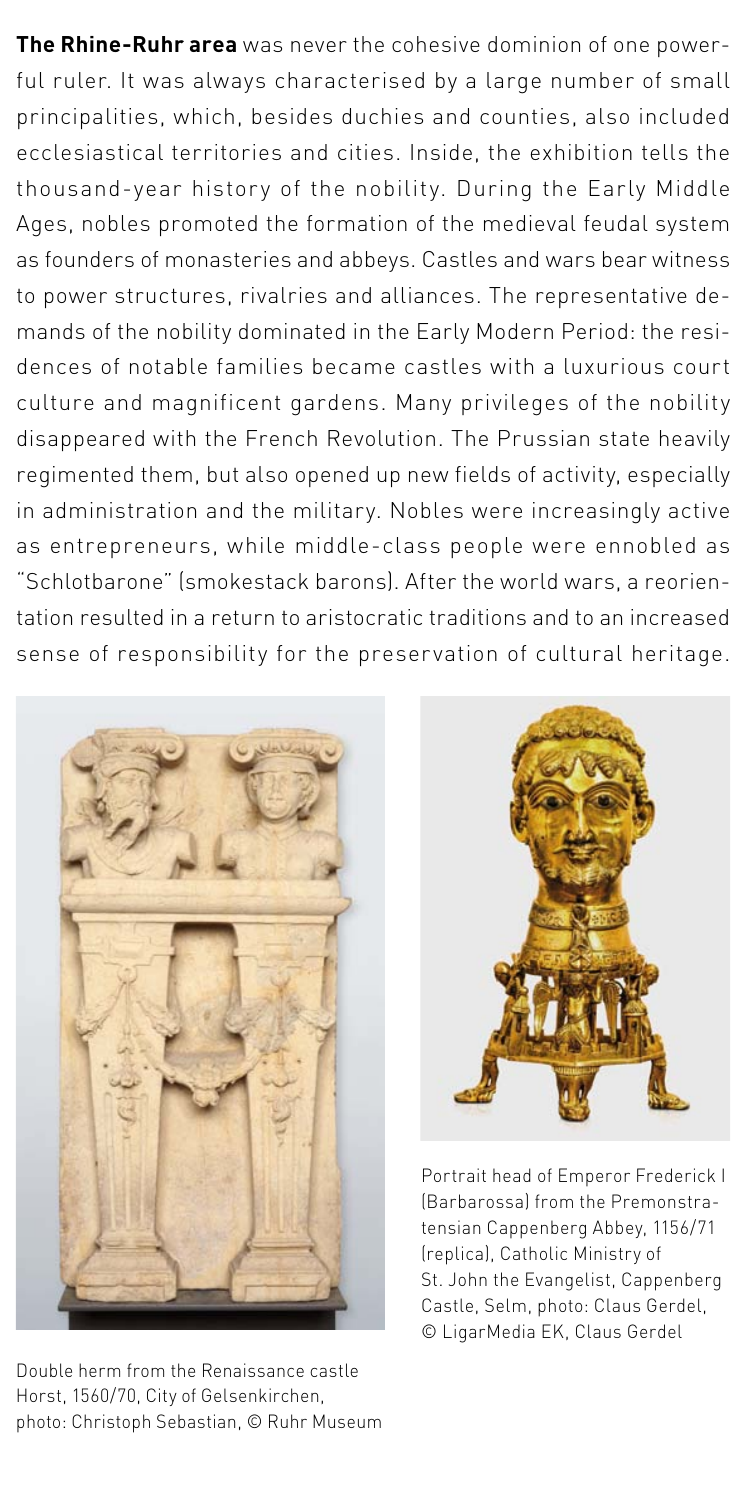**The exhibition's exterior rooms** look at the world of the nobility in more detail in themes spanning different periods. The tradition and selfrepresentation of the aristocratic families are illustrated with coats of arms and genealogical tables. Graphic works and photos show the imposing noble residences of this region, while the transformation of garden design is visible in plans and paintings. Pieces of furniture and Gobelin tapestries provide insights into the noble living culture, and the noble collections are shown with books, paintings and precious items. Uniforms stand proxy for the male and female servants who were employed by the nobility over centuries. The objects in the "Childhood and upbringing" room document the provisions for education befitting of one's social status, which was linked with a deliberate marriage policy and networking in the highest circles. Court festivities as social highlights are presented with paintings and music instruments, high hunting as a noble privilege on the basis of weapons and antler rack trophies. In the "Death and Burial" room, you will find death notices alongside imposing grave monuments, and the last area, "The Fascination for the Nobility", focuses on the prevailing interest of our middle-class society in the world of the nobility.



Wilhelm of Westerholt and Gysenberg with hobby-horse and whip, 1846, private collection, photo: Christoph Sebastian, © Ruhr Museum



Sovereign Military Order of Malta (Collar of the Knight of Honour and Devotion), ca. 1880 / 1900, Archive of Hugenpoet Castle, Essen, photo: Christoph Sebastian, © Ruhr Museum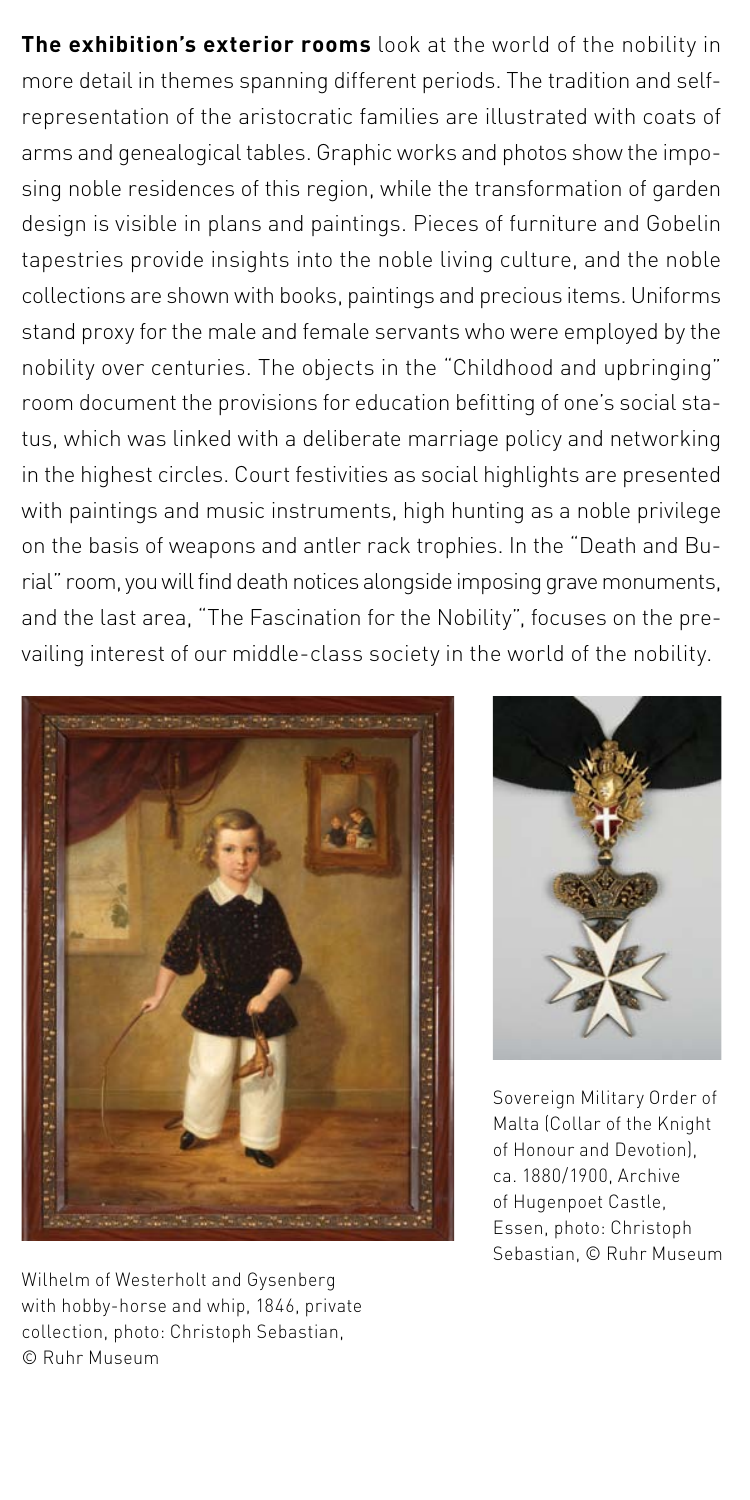**The exhibition objects.** The exhibition encompasses more than 800 objects from around 160 museums, archives, libraries and private collections. Many noble families have provided exhibits that have never been shown before: portraits of their ancestors and other paintings, precious silver and porcelain tableware, as well as glass goblets and collector pieces that have remained in the family to the present day. Illustrated books from aristocratic libraries, some of which date back to the 16th century, documents and family trees provide insights into their former lifeworlds. Highlights of the exhibition are the ceremonial armour of William V, Duke of Jülich-Kleve-Berg, from the Kunsthistorisches Museum Vienna, important endowments of aristocratic women from the Essen Cathedral Treasury, the portrait of Princess-Abbess Franziska Christina of Essen, valuable tapestries and a lion hide from the former lion park of the Count of Westerholt in Gelsenkirchen. The range of exhibits extends from the Middle Ages to the present and encompasses the entire spectrum of the history of art and culture. The exhibition was designed by the Vienna-based architect Bernhard Denkinger.



Gala livery of the House of Fürstenberg-Herdringen, ca. 1820, Archive of the Baron (Freiherr) of Fürstenberg-Herdringen, Arnsberg, photo: Christoph Sebastian, © Ruhr Museum



Armorial box of Mechtild of Mechelen, Countess of Kleve (1324 –1384), mid-14th century, Kunstpalast, Düsseldorf, © Kunstpalast – Horst Kolberg – ARTOTHEK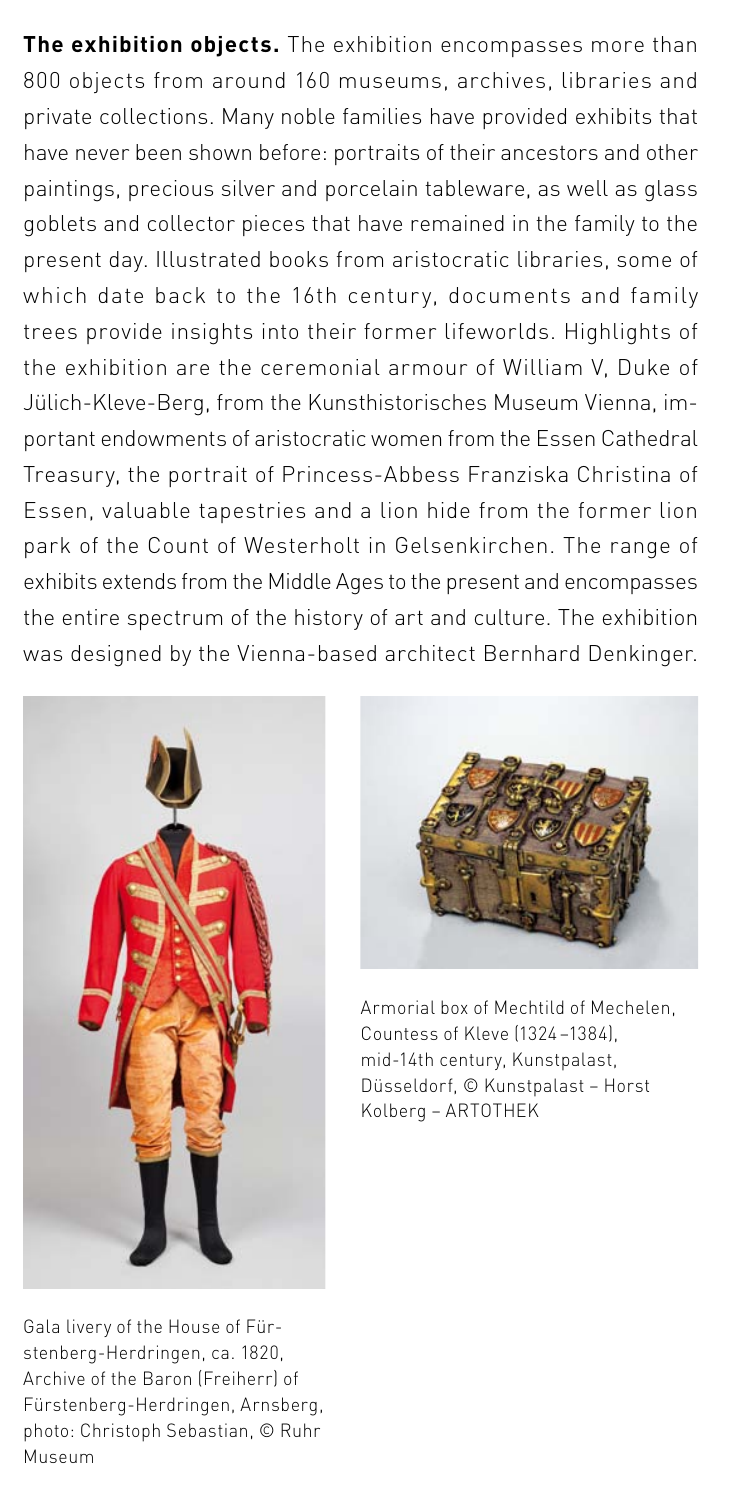#### **All events in German. Unless indicated otherwise, the meeting point is the 24 m. level.**

#### **Lectures**

Coking coal bunker; free; 2 hours

#### Tue 18 Jan\_6pm

### **Dr Stefan Leenen / Heike Schimansky The Isenburg in Hattingen and its virtual reconstruction in 3D**

The archaeologist and the graphic designer provide insights into how the appearance of the Isenberg Castle in Hattingen could be reconstructed and visualised in 3D on the basis of archaeological excavations and through comparisons with castles of the same era.

#### Tue 25 Jan\_6pm

### **Dr Claudia Kauertz Aristocratic lifeworlds between Ruhr and Lippe reflected in written tradition**

With a view to the regional nobility, the lecture presents fundamental aspects of the noble lifeworld and its traditions on the basis of the written records, which are now in the privately owned archives of the nobility.

### Tue 1 Feb\_6pm

### **Dr Gerd Dethlefs**

### **Church, marriage, army and court. Family policy and noble careers in the Ruhr area of the Early Modern Period**

Aristocratic families were bound to their estates, but were part of regional and transregional networks. The nodes of this network were the children, with which family and political connections were established, as is shown with examples of typical careers.

#### Tue 8 Feb\_6pm

### **Prof. Gudrun Gersmann In the shadow of the French Revolution. Aristocratic lifeworlds in the Rhineland and in Westphalia "around 1800"**

For the nobility, the French Revolution meant a transformation process in terms of politics, economics and the history of mentalities. What changes

and upheavals were the nobility of the Rhineland and Westphalia confronted with?

#### **Discussion**

Coking coal bunker; free; 2 hours

#### Tue 15 Feb\_6pm

### **Maximilian Freiherr von Fürstenberg / Prof. Heinrich Theodor Grütter Tradition and modernity in the nobility** A discussion evening on present-day noble society. What challenges does the nobility face, for example, when the conservation of castles and forests are concerned?

#### **Film evening**

Hall 6 at Zollverein; free; 3 hours

#### Tue 22 Feb\_6pm

### **Nobility in the Rhineland and in Westphalia: Film documents**

In cooperation with WDR, the Kinemathek im Ruhrgebiet and Paul Hofmann The film evening allows visitors to look behind the scenes. Who still lives in a castle today? What does this mean in the context of everyday life? Noble families are introduced by means of selected examples.

#### **Excursions**

Ruhr Museum, Fritz-Schupp-Allee / bus stop bay; €39 incl. lunch without beverages; 8 hours

#### Sun 13 Mar, 20 Mar, 27 Mar\_10am

**The noble residences of the region** In cooperation with zeitsprung Lembeck Castle, Vischering Castle and Herdringen Castle: These and other noble residences will be visited in three full-day excursions accompanied by a tour guide. The excursions start and finish at the Zollverein and are not wheelchair accessible.

Dates and destinations 13 Mar Lembeck Castle - Vischering Castle – Horst Castle 20 Mar\_Strünkede Castle – Schellenberg Castle – Hugenpoet Castle – Landsberg Castle 27 Mar\_Altena Castle – Herdringen Castle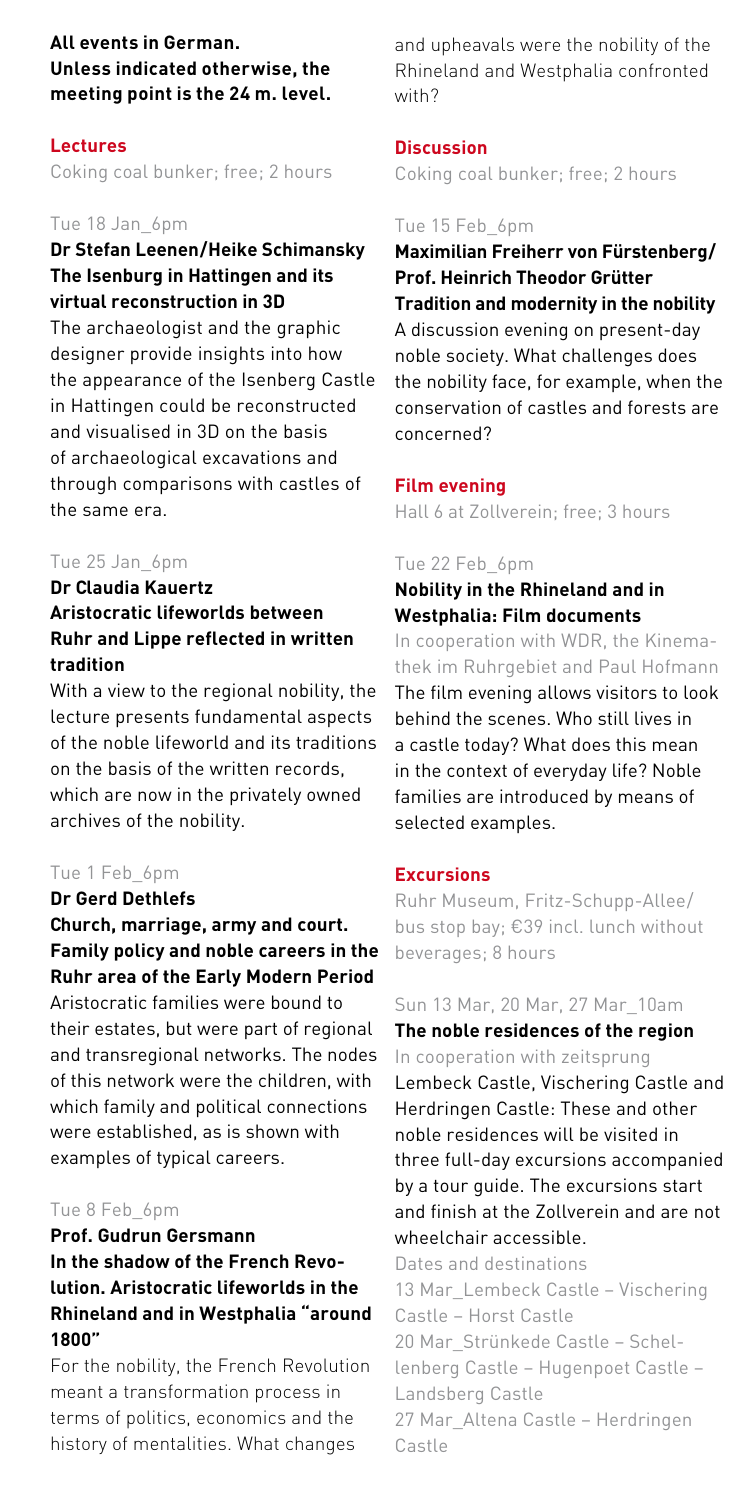#### **Workshop for adults**

#### Sat 23 Apr 2pm (4 hours), €15 **Well equipped!**

In the workshop, participants first visit the exhibition and find out how a coat of chain mail is produced. They then apply the technique they have learned to produce little pendants of chain mail.

#### **Events for teachers**

Free; registration: besucherdienst@ruhrmuseum.de

#### Mon 13 Dec\_3pm

#### **Introduction for teachers**

Recommended for all school types and grades (2.5 hours) Meeting point: Coking coal bunker

The director of the Ruhr Museum will present the concept and the themes of the exhibition. The curators will then guide visitors through the exhibition.

#### Thu 13 Jan\_3pm

#### **Tour for teachers**

Recommended for all school types and grades (1.5 hours)

In the course of a tour, the curators explain themes and the conception of the exhibition. Guided tour offers for school classes are also introduced.

### **Guided tours for school classes**

€50 per group (max. 15 participants); free admission: 1.5 hours

#### **City, country, castle and monastery**

School classes, grades 5–8 The activity-oriented tour brings the noble life of the Rhine and Ruhr to life with the help of selected objects.

#### **Noblesse oblige**

For school classes as of grade 9 Selected objects inspire the pupils to grasp and explore life at the time of the estates-based society.

#### **For families and children**

#### **Quiz for families**

**ENG**

Free plus admission for adults; in German and English; daily For families with children from 6 years of age

The quiz leads through the exhibition with puzzles and questions.

#### **Family guided tour**

Adults €3 plus admission/children €1

#### Sun 9 Jan, 10 Apr\_3pm

**Life in the palace and castle**

What is a coat of arms actually used for? Who lives in a castle? The everyday life in castles and palaces comes alive during the tour on the basis of cultural treasures. (1.5 hours)

#### **Workshops for children**

€5; 3 hours

Sat 19 Dec\_2pm

### **Knights, armour, chain mail**

From 9 years of age

How did a knight go into battle? After we explain the equipment, we show the children how to make a coat of chain mail. They then directly apply what they have learned to make a pendant of chain links.

#### Sun 20 Feb\_2pm

#### **What a coat of arms reveals**

From 9 years of age

Many cities, countries and families have a coat of arms as a symbol of recognition. The children discover the different types in the exhibition. They can take home their own coat of arms at the end of the day.

#### **Family day**

Admission for adults

### Sun 27 Feb\_11am–5pm

#### **Knight meets princess**

Those who want to get to the bottom of the history of knights and princesses of the Rhine and Ruhr can learn a lot about the two figures in exciting hands-on activities in the museum. More on this from January 2022 at www.ruhrmuseum.de (6 hours)